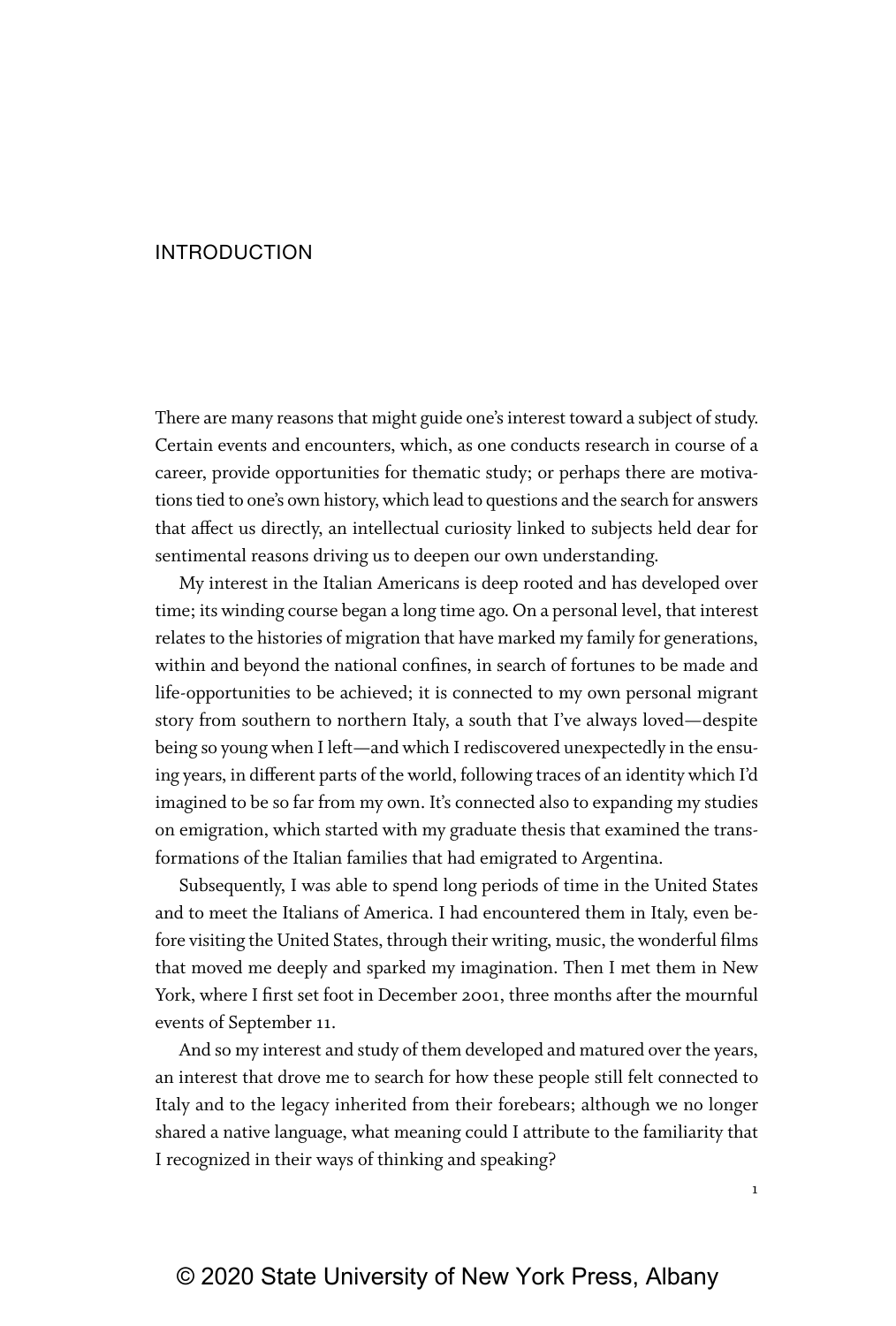In March 2012, I began to develop my research project with the patronage of the John D. Calandra Institute of Italian American Studies in New York, under the aegis of Queens College (CUNY). The objective I set for myself was to study the transformations that occurred, across the generations of the Italian Americans, related to their connection with cultural and historic Italian heritage and the representations and interpretations of it within the perspective of the present day.

To accomplish my cognitive goal, I constructed a research project composed of two working phases: the first is based on a qualitative approach and utilizes an in-depth interview as the technique for collecting information; the second phase focused on a quantitative approach, using a standardized questionnaire as a surveying tool. The project started in March 2012 and concluded in October 2013.

I was introduced to numerous Italian Americans in the course of my work. Some of them contributed to the history of a great city—New York City—which is where they live and work, often holding positions of great importance in the Italian American community and American society in general. They were predominantly third-generation immigrants, descended from Italians who had arrived in the United States during the period of large-scale migration. Their contribution profoundly affected the social, economic, political, and cultural achievements and the recognition of Italian Americans living in the United States and abroad; they provided a level of visibility, acquiring power and prestige, which had a major impact on the public at large, and enabled them to attain institutional positions at multiple levels. Their hard work facilitated the creation of bridges that connected to Italy, thus resuming a dialog which had been suspended in time. The fifty-one in-depth interviews provided me with an understanding, through their accounts of personal and family histories and the descriptions of their perception of the Italian American community, of how they depict and interpret their sense of belonging and their sense of identity connected to *italianità.* I also listened to the stories of some Italian emigrants who came to New York in recent years—some already adults and others still children or adolescents—who occupy key positions in the economic, political, cultural, and artistic fields and consider themselves Italian Americans, despite being born in Italy. Their vision is accompanied by those of the previous groups and helps compose the complex framework of how these representatives of the third generation perceive and represent their own sense of Italian Americanism.

Within the first research phase, I also interviewed twenty—mostly professional—young people, including ten Italian Americans. Their testimony shed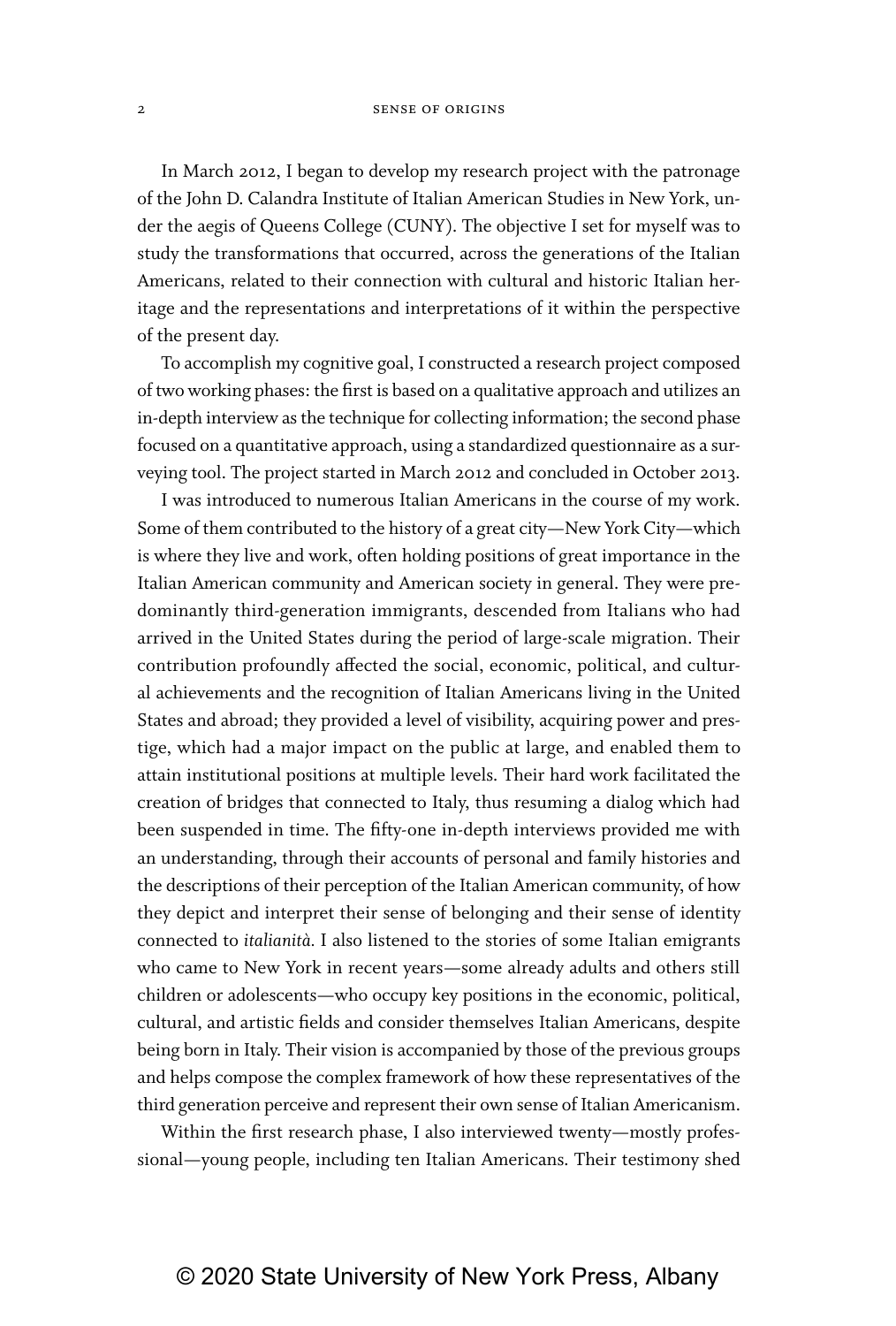light on a double bond with Italian tradition and current culture, each bearing its own nuances of meaning.

The other ten young people interviewed are recent arrivals, having come from Italy after the completion of their university studies, driven by inner strength and fierce determination, comparable to what spurred the first Italian emigrant to leave Italy, bearing the spirit of all those who want to "make it in America." Within twenty years, many of these young Italians, arriving in New York both culturally and educationally well equipped, acquired professional status and obtained respectable positions and recognitions in various fields. Beyond my interview work, I would occasionally meet other Italians of America who at times, despite possessing an Italian surname or some Italian blood in their family tree, don't attribute any significance or relevance to those remnants: they lacked any trace of knowledge about an ethnic past that has faded, vanished, perhaps lost or just buried; all that remains for some is a quick flash of a look in the dark eyes of the southern people.

Throughout the in-depth interviews—which will be the focus of a separate and forthcoming analytical work—I was able to collect the most significant themes pertaining to the perception and representations of identity of Italian heritage, on the individual and on the collective level. Using these points of reference and based on these assumptions, I then constructed the research design, which brought me to the realization of the second quantitative phase, in the form of the survey taken by 277 young Italian Americans. The following pages contain the results and analyses through the interpretation and critical reflections that emerge from processing that data. Today we are faced with the valuation and rediscovery of ethnicity, with numerous ethnic and racial minorities reaffirming a connection with the "culture of the past."

The Italian Americans may also stake their claim, which makes it very important to understand the significance that the youth attribute to that cultural heritage.

Does a connection still exist with this cultural baggage, and if yes, what kind? In the future, will this connection weaken and ultimately disappear, or will it be preserved by future generations? How does one transmit such a cultural legacy? Are the new generations interested in safeguarding it? What are the points of concern for this future? What are the strategies for promoting the preservation and revival of a dynamic perspective of this legacy?

Trying to understand self-representation as it relates to the cultural inheritance of young Italian Americans, its intersection with their sense of personal

## © 2020 State University of New York Press, Albany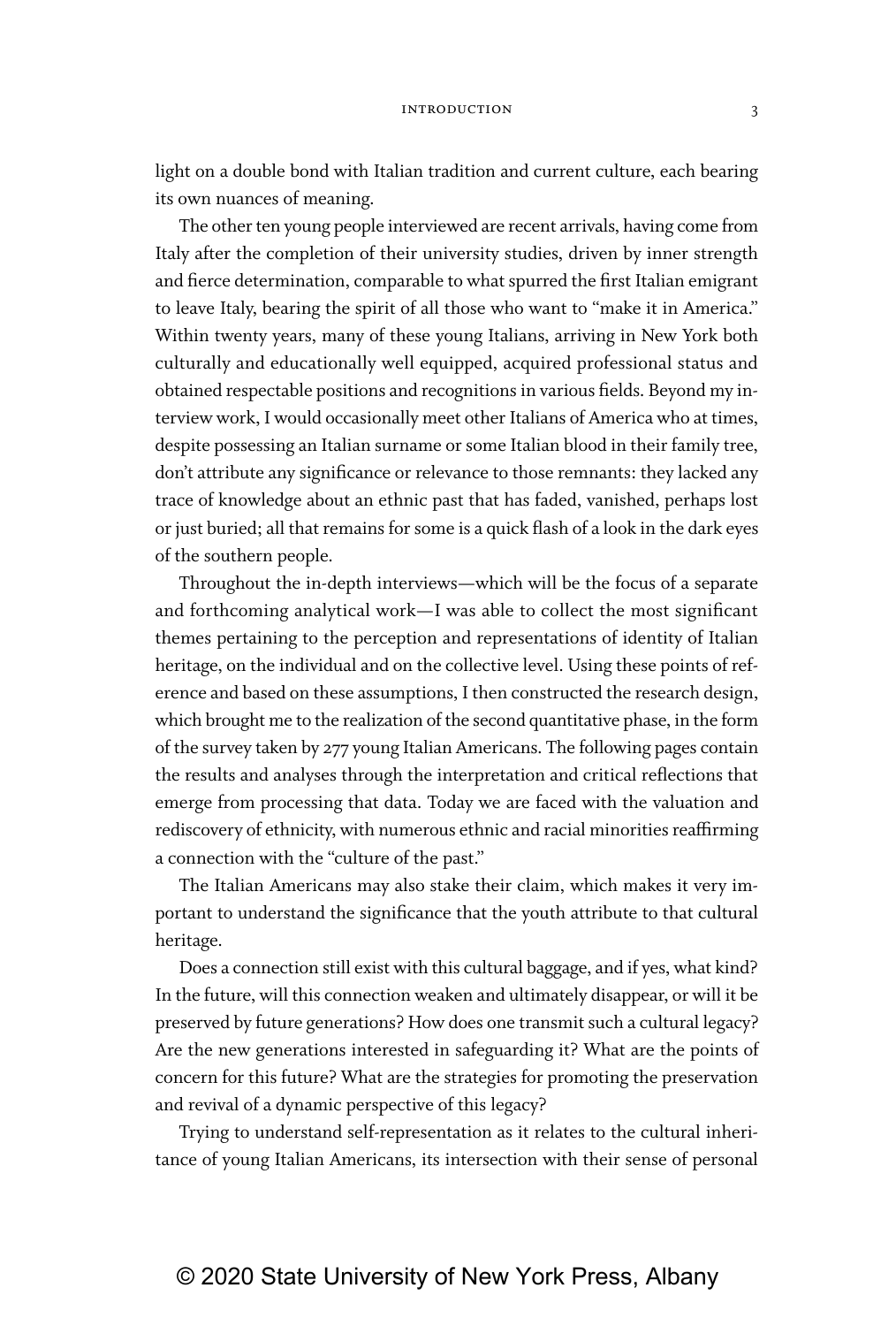identity, and how these young people imagine they are perceived by other Americans are all of strategic importance for the future of the Italian American community.

The main reason for studying young Italian Americans rests in the importance of envisioning the future of the Italian American culture; to do so we must understand the position of those who would pass on this cultural heritage to the next generation.

Speaking more generally, recalling Pasqualini (2012), to study the youth primarily implies an analysis of the sociocultural changes of which the youth are a driving force.

Regarding the past, there are traces of both continuity and disruption in the passage of generations, and the objective of study is to find possible models for describing the more significant changes and fluctuations that occur.

The research thus aims to delineate and comprehend—via sociological reading—the actions, representations, and orientations of a group of young people who live in the greater New York area, as related to their descent from Italian ancestry.

By studying the value systems, attitudes, and behaviors, as well as lifestyle and life practices, we will seek to understand how these elements potentially intersect with ethnic identity, by breaking up and analyzing the various components thereof.

The data interpretation aims to highlight the behaviors and demeanors as new, renewed, or in absolute continuity with regard to the preceding generations. The three most important cognitive questions connected to the motivations for studying young Italian Americans correspond to three types of needs:

- heuristic: namely, to understand who are the "new" Italian Americans;
- predictive: that is, to understand what changes within the Italian American youth denote anticipation and expression;
- strategic/practical: in the sense of analyzing the process that can facilitate the transmission of Italian heritage to future generations.

The perspective chosen for this consists of a vision of the group "from the inside." It's composed, indeed, of young people who self-identify as Italian Americans. Therefore, the study seeks to understand how these individuals define themselves in reference to the Italian legacy, specifically analyzing how the youths: (1) represent themselves; (2) view the Italian American community as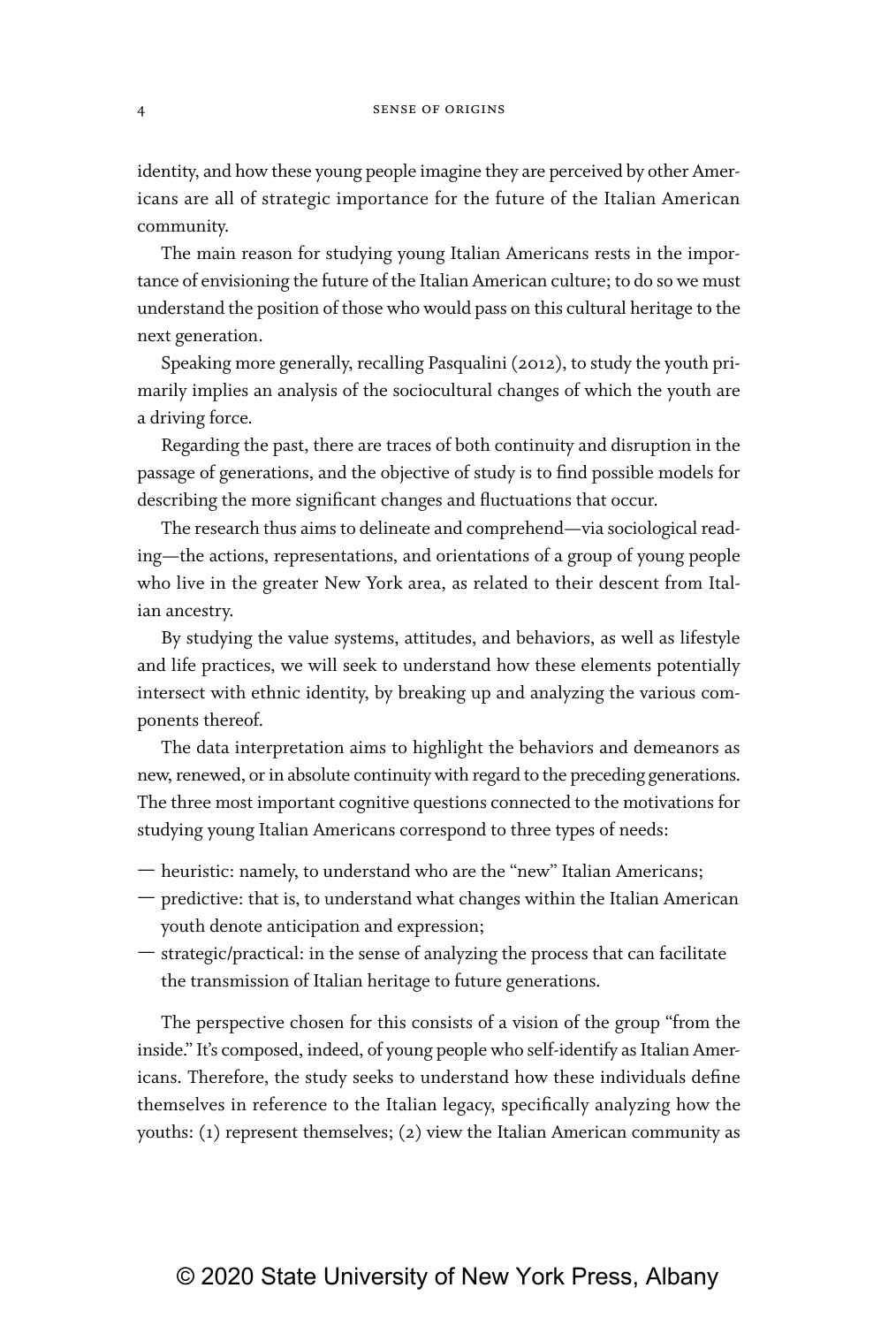### INTRODUCTION 5

a whole; (3) perceive the Italian American community to be viewed "from the outside," namely, by other Americans.

The volume consists of two parts. The first part examines the results of the survey respondents, young Italian Americans living in the greater New York area, while the second part presents further analytical deepening based on the research data, which includes some constructed identity profiles of the youth in relation to Italian heritage. This part describes, analyzes, and interprets the results of the survey.

The description of the theoretical structure, methodological path, and the sample construction constitute the objective of the first chapter.

The second chapter concerns the reference values of the youths; beginning with the general framework of the research, the analysis delves into greater depth on the family, through the profile of the mothers and fathers with references to the process of primary socialization for the interviewed young people.

The third chapter discusses ethnic identification. The argumentation begins with a description of the ethnicity of the respondents and of their partners and delves into the deepening of the knowledge of the historical memory linked to their ancestors' immigration to America.

A thorough analysis of the sense of belonging for those who define themselves as Italian Americans was effected by establishing a series of justifications that could support this self-representation. This led to the individuation of two dimensions that characterize such an identification: one of these, the "gaze" toward Italy—knowing the language, an attachment to family origins, feeling connected to an international network of people who share Italian values and culture and, for the second dimension: the privileging, instead, of belonging above all to America, and more specifically to the Italian American culture and community.

Within the study there was a focus on the comprehension of the level of understanding of the Italian American community, the degree of importance the interviewees placed on ethnic background, and the motivating factors underpinning their choices. It thus becomes necessary to understand which members of the family—in the process of the transmitting ethnic identity—had drawn the interviewees toward Italian culture.

The emotional-affective aspect of identity becomes a significant area of inquiry, as potentially opposing sentiments converge within this space, including the pride or the shame of being/feeling Italian American, which can also lead to real identity crises, characterized by instances of malaise and distress.

# © 2020 State University of New York Press, Albany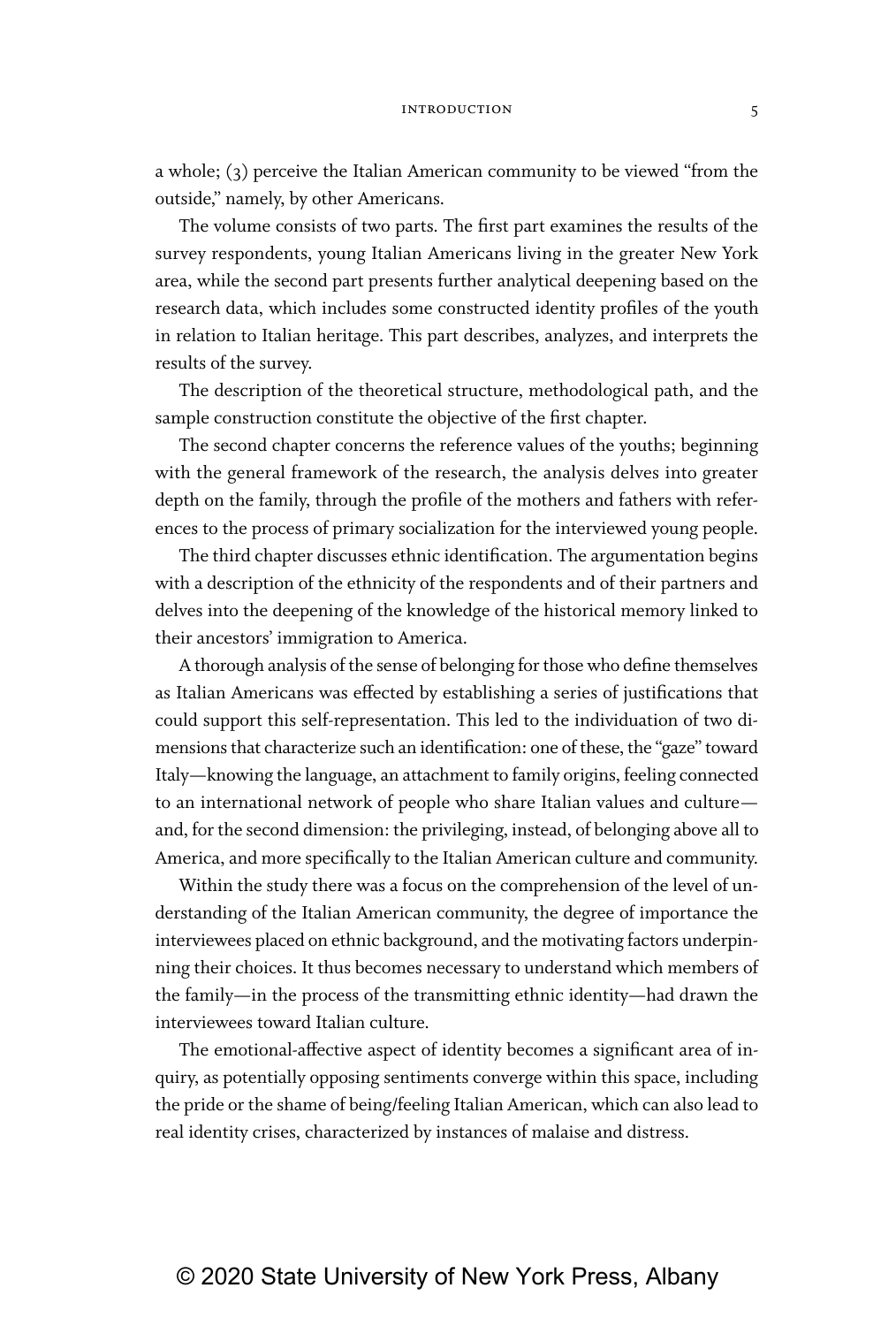### 6 SENSE OF ORIGINS

The fourth chapter continues to seek insight into the identification with Italian heritage, including an investigation of its significance for today's Italian American youth on the ways that influence the perception of reality in everyday interactions, the values, and symbolic references. The significance of this area was such that the interviewees were asked to express their own definitions, interpretations, and experiences connected to that significance in great detail.

The next two chapters connect the image of the Italian Americans with that of the Italians and Italy.

Specifically, the fifth chapter considers the image of the Italian Americans, studying it from various angles, at the individual and collective level, in exacting detail. The indication, according to the interviewees, of distinctive traits and characteristics that typify this image has led to a meaningful portrayal within contemporary society.

For comparative purposes, it appeared relevant to establish an image of the "typical" Italian and Italian American; furthermore, in searching for similarities and differences in the perception of the image of Italian Americans with respect to Italians as well as other Americans, there was also study of characteristics related to work, family, cooking, television preferences, etc. with the goal of finding parallelisms and divergences of perception among the three groups.

Once the image of the Italian American as an individual subject was analyzed, the scope was expanded to the collective image and, specifically, to the group structure of the Italian Americans; in this perspective, the group's composition, organization, and integration were examined.

The sixth chapter covers the images of Italy and the Italians. There were multiple facets studied: from the level of knowledge of Italian culture to the opinions held by the youth regarding Italian society and Italians, along with the emotional aspects, as they connect to life experiences within Italian society, moving toward an understanding of the profounder dimensions, which constitute the foundational aspects contributing to this image.

A significant part of the study is dedicated to the direct, personal relationship with Italy and the Italians. This appears to be a very relevant aspect, as an indicator of the vitality of the connections with the land of origin and the places one's parents came from; the relationship is shown through the contact maintained with relatives, friends, and acquaintances, by means of the visits made over the course of time. Personal knowledge of Italy also connects to other aspects that affect one's identification; for example, there is a linguistic facet, tied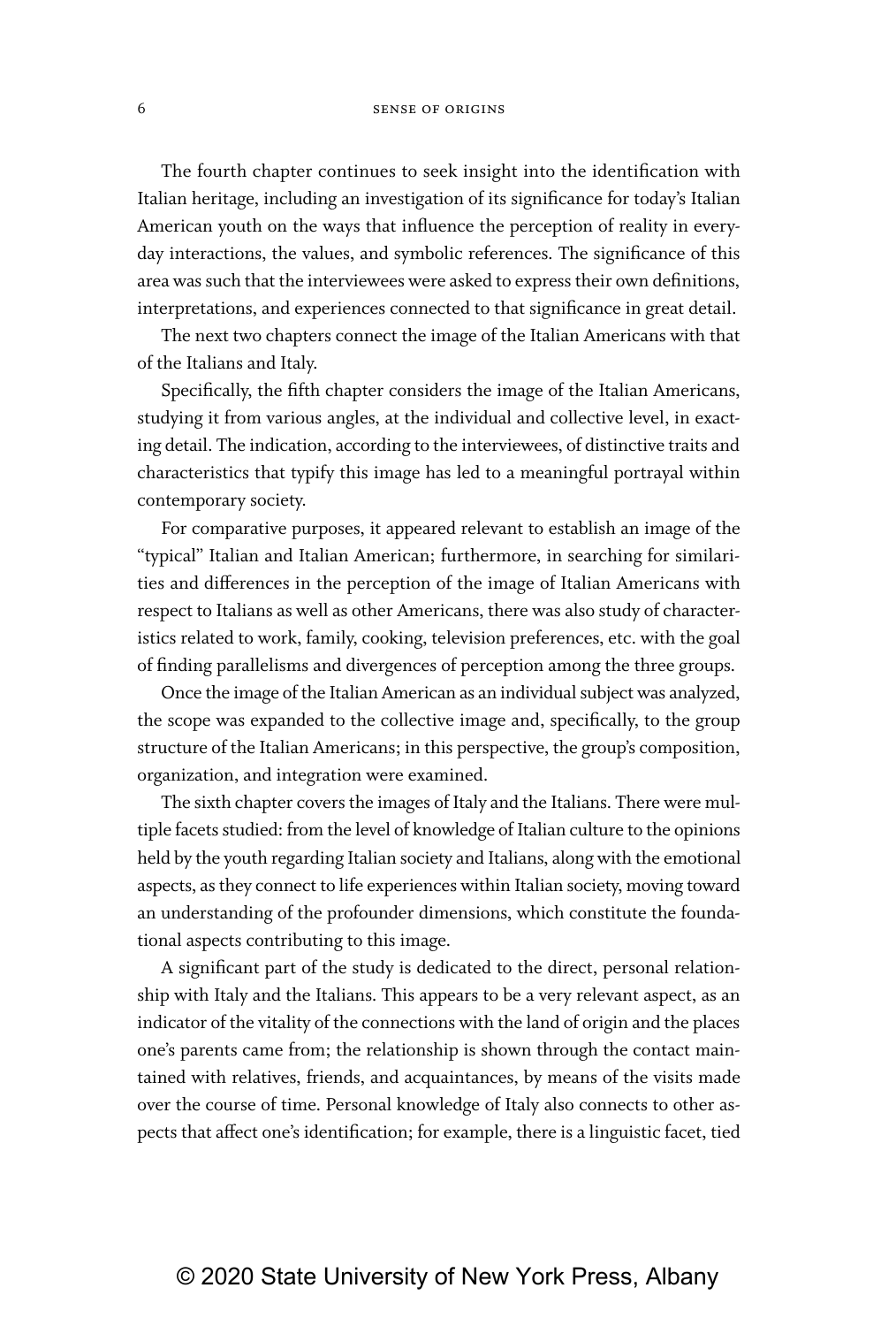### INTRODUCTION 7

to one's familiarity with the Italian language and the dialects, which is positively affected by direct contact.

The seventh chapter reflects on the stereotypes and prejudices surrounding the Italian American image, envisioned by the interviewees as it exists today. It does so from historical premises that go back to an earlier time, to the history of the Italians in the mother nation, particularly those from the South in the time before the great migrations to the Americas Notably, the reflection is focused on the image of the Italian Americans as presented by the media, with specific references to the Guido subculture.

The eighth chapter studies some of the youth's attitudes and behaviors in multiple spheres of action; it examines their relationship with religion, politics, food, mass media, and territorial attachments to significant places.

A considerable part of the reflection is dedicated to the role of associations. The objective was to understand the frequency and methods of participation in Italian American associations and organizations, and in results showing a lack thereof, what caused the young people to distance themselves. Close attention was paid to the level of satisfaction/dissatisfaction regarding the activities promoted by the associations, argued by the motivations that would lead to one opinion or the other. The promotional aspect wasn't overlooked; there was a concerted effort to determine which kinds of activities should be promoted by the associations to facilitate and encourage youth participation.

The ninth chapter discusses the future prospects of Italian American culture. Here it seemed interesting to compare the position of the scholars in Italian American studies with those of the young people interviewed. The proactive dimension was also under consideration here, expressed through the youth proposals and suggestions for keeping Italian American culture alive.

The first part of the volume concludes with the examination of two interpretive categories considered meaningful in the construction of some explicative models of identification with an Italian cultural legacy: on one hand, level of understanding of Italian and Italian American culture and on the other, the attachment, connection, and effective bond with them.

The second part of the volume is further subdivided into two sections. The first contains the analysis of the data cross-referenced with the generations of immigration for the young people interviewed. Relating the various significant aspects of the study—namely, structural data, socialization and values-systems, ethnic self-identification, the Italian and the Italian American image, stereotypes,